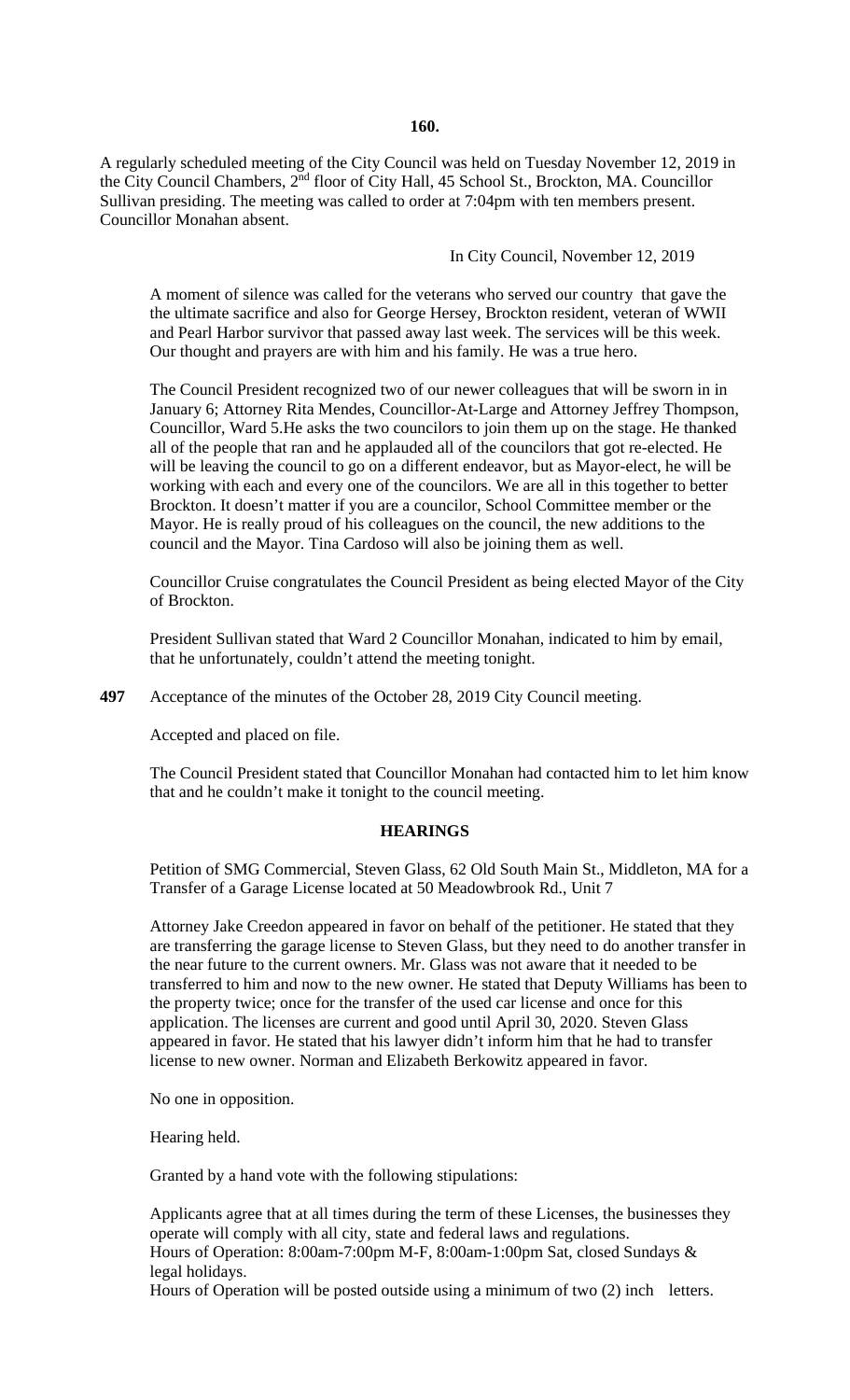### **161. HEARINGS (cont'd)**

All outside storage of auto parts and/or debris is prohibited.

All outside storage of vehicles is prohibited along street on Meadowbrook Road side of property after hours of operation listed above.

All vehicles associated with this business must be parked off street.

All vehicle repair work must only be undertaken inside Unit #7 garage building. A total of 25 parking spaces (13 for repairs and 12 for related auto sales covered by separate license) are shown on the parking plan prepared by Land Surveyors Inc. dated 7- 26-19, which was submitted with the application; said spaces must be properly striped with four (4) inch wide stripes including cross hatched sections.

Signage posted on building will mark Applicant's parking spaces as set forth in #8 above.

No wrecked, damaged or dismantled motor vehicles or parts thereof will be placed or stored outside at any time.

Applicant acknowledges employing an appraiser as required by MA state law. 12. Any dumpster will be properly fenced per Ordinance and/or state law and shown on plan provided with application.

Vending machines will not be placed outside the building.

All vehicles for repair by the Applicants/License Holder will be stored solely at the licensed premises.

Applicants agree that no illegality will take place on the licensed premises. Upon acceptance of these Licenses, the Applicants/License Holders acknowledge that any violation of the condition set forth above is punishable by a fine of \$360 per offense per day, and will be the reason for revocation of this license.

Petition of ICC Inc dba Insurance Collision Center, Inc., Admilson Santos, Tr., of 8 Cushing Ave., Apt. 1, Boston, MA for a Transfer of a Motor Vehicle Repair Mechanical License located at 50 Meadowbrook Rd., Unit 7

Attorney Jake Creedon appeared in favor on behalf of the petitioner. Norman Berkowitz is transferring the property to the petitioners. He states that Councillor Nicastro has come up with stipulations for the three licenses and the petitioners agree to the stipulations. Admilson Santos, Elizabeth Berkowitz and Steven Glass appeared in favor.

Hearing held.

Granted as stipulated in previous petition, by a hand vote.

Petition of ICC Inc dba Insurance Collision Center, Inc., Admilson Santos, Tr., of 8 Cushing Ave., Apt. 1, Boston, MA for a Transfer of a Motor Vehicle Repair Body License located at 50 Meadowbrook Rd., Unit 7

Attorney Jake Creedon appeared in favor on behalf of the petitioner. Norman Berkowitz appeared in favor, as well as Admilson Santos, Elizabeth Berkowitz and Steven Glass.

Hearing held.

Councillor Nicastro motioned to accept the stipulations and was properly seconded. The motion carried by a hand vote.

Granted as stipulated in previous petition, by a hand vote.

### **REPORTS**

**498** Of the Real Estate Committee for its meeting of October 30, 2019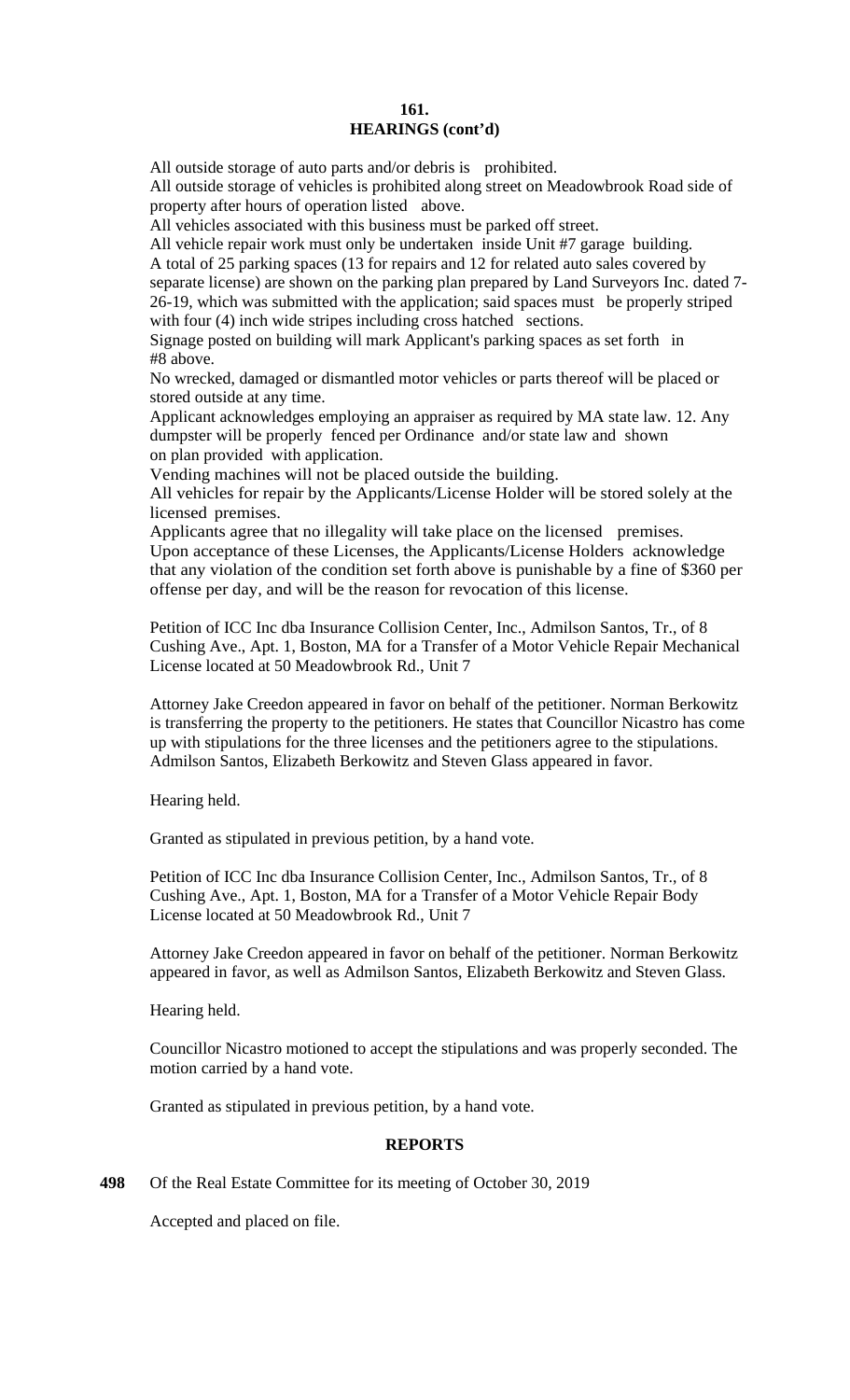### **162. COMMUNICATIONS**

**499** From the Interim Superintendent of Schools requesting a supplemental appropriation to the School Department's FY2020 Net School Spending Budget in the amount of \$2,258,845, which represents the Chapter 70 increase in the final FY20 Cherry St. net of the Charter & School Choice revenue and expenses. Also requesting a supplemental appropriation to the School Department's FY20 Non-net School Budget in the amount of \$6,178,493 which represents the amount originally requested for this school year and is needed to continue the busing services for the students of Brockton Public Schools and the New Heights Charter School.

Accepted and placed on file.

**500** From the Mayor in accordance with the provisions of M.G.L., recommending an appropriation of \$2,258,845 from: Unappropriated Estimated Receipts-For FY20 of the General Fund (Increase in Chapter 70 Aid) to: Net School Spending, and Further appropriate \$1,178,496 from Net School Spending to: Non Net School Spending

Accepted and placed on file.

**501** From the CFO in accordance with Section 5 of Ch. 324 of the Acts of 1990, certifying the proposed appropriation of \$2,258,845 from: Unappropriated Estimated Receipts-For FY20 of the General Fund (Increase in Chapter 70 Aid) to: Net School Spending, and Further appropriate \$1,178,496 from Net School Spending to: Non Net School Spending

Accepted and placed on file.

**502** From the Acting Chief of Police requesting authorization to expend grant monies related to the FY2019 Law Enforcement-Based Victim Specialist Program from the Office of Justice Programs/Office for Victims of Crime in the amount of \$270,000.00

Accepted and placed on file.

**503** From the Mayor in accordance with the provisions of M.G.L., recommending that the City Council authorize the acceptance and expenditure in the amount of \$270,000 from U.S. Department of Justice-Office of Justice Programs-Office for Victims of Crime-FY2019 Law Enforcement-Based Victim Specialist Program Grant to City of Brockton Police Department-FY2019 Law Enforcement-Based Victim Specialist Program Grant Fund. (These funds will be used to fund the salary and fringe benefits of a victim advocate for the Brockton Police Department for three years. The award will also be used to purchase a laptop, printer, filing cabinet, and office supplies for the advocate and funds will allow for the department to enter into a procurement contract with Family and Community Resources, Inc., to provide services to domestic violence victims). No match required.

Accepted and placed on file.

**504** From the CFO in accordance with Section 5 of Ch. 324 of the Acts of 1990, certifying the acceptance and expenditure in the amount of \$270,000 from U.S. Department of Justice-Office of Justice Programs-Office for Victims of Crime-FY2019 Law Enforcement-Based Victim Specialist Program Grant to City of Brockton Police Department-FY2019 Law Enforcement-Based Victim Specialist Program Grant Fund.

Accepted and placed on file.

**505** From the Mayor in accordance with the provisions of M.G.L., recommending the transfer of \$4,500,000 from: Health Insurance Employee Benefits to: Non Net School Spending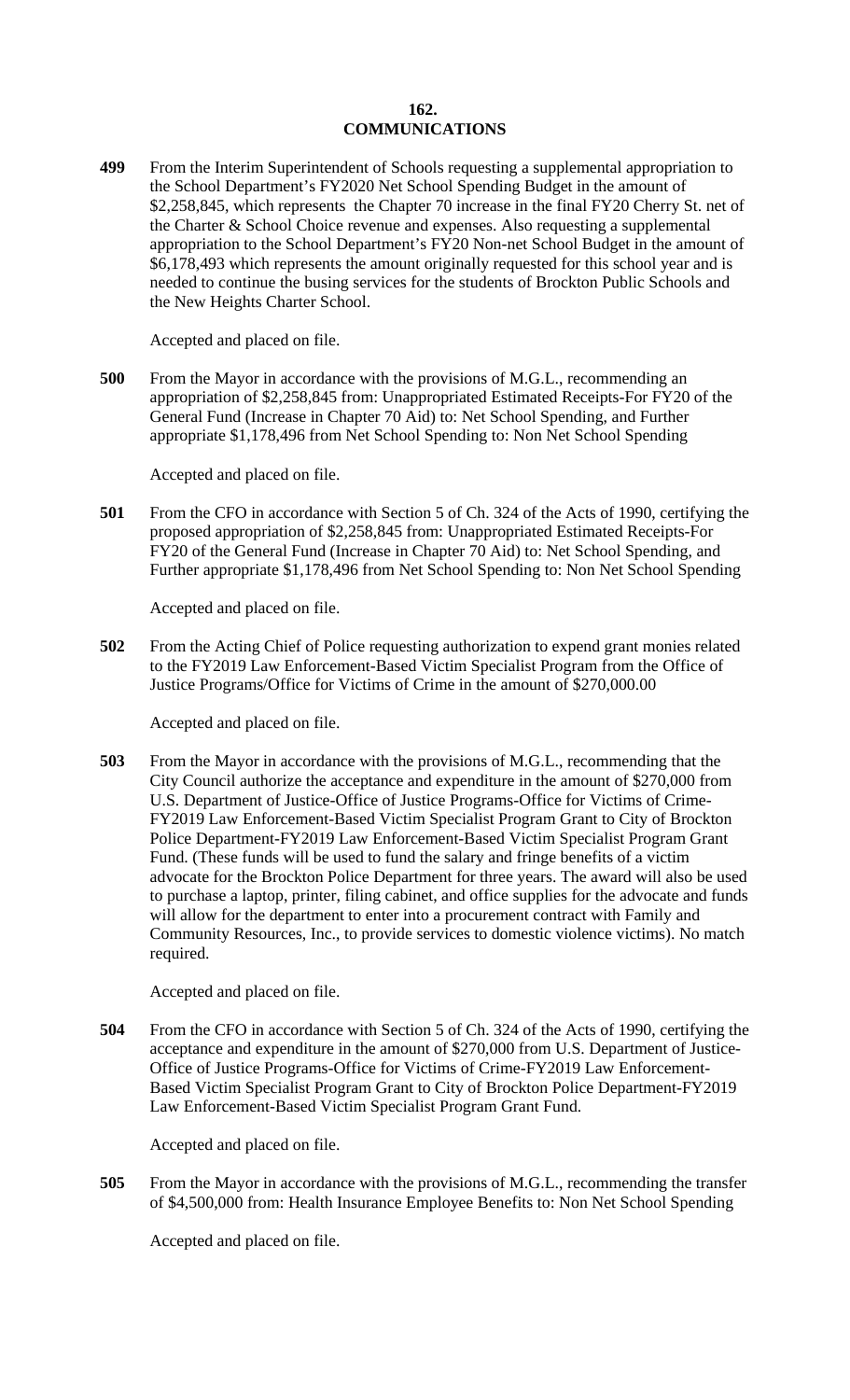# **163. COMMUNICATIONS**

**506** From the CFO in accordance with Section 5 of Ch. 324 of the Acts of 1990, certifying the proposed transfer of \$4,500,000 from: Health Insurance Employee Benefits to: Non Net School Spending

Accepted and placed on file.

**507** From the Mayor in accordance with the provisions of M.G.L., recommending the following appropriation of \$790,000 from: Unappropriated Estimated Receipts-for FY20 of the General Fund to: Non Net School Spending \$500,000, Police Department-Purchase of Services-Other Contracted Services (for the purchase of new police cruisers for the Traffic Division) \$150,000, Public Property-Purchase of Services-Other Contracted Services (for a feasibility and design study for the Little Red School house at Brockton High School) \$50,000, War Memorial-Purchase of Services-Other Contracted Services (for office renovations) \$30,000, Finance Department-Department Repair/Equipment (for renovations and move of the Finance Department) \$30,000, Animal Control-Purchase of Services-Other Contracted Services (for a design study for a new building) \$30,000

Accepted and placed on file.

**508** From the CFO in accordance with Section 5 of Ch. 324 of the Acts of 1990, certifying the proposed appropriation of \$790,000 from: Unappropriated Estimated Receipts-for FY20 of the General Fund to Various Departments.

Accepted and placed on file.

**509** From the DPW Commissioner requesting that the City Council authorize the acceptance and expenditure in the amount of \$68,000 from Massachusetts Department of Environmental Protection (MASSDEP)-Sustainable Materials Recovery Program Grant to Department of Public Works-Refuse Division-Sustainable Materials Recovery Program Grant Fund. (These funds will be used for the City's Solid Waste and Recycling Program). No Match required.

Accepted and placed on file.

**510** From the Mayor in accordance with the provisions of M.G.L., recommending that the City Council authorize the acceptance and expenditure in the amount of \$68,000 from Massachusetts Department of Environmental Protection (MASSDEP)-Sustainable Materials Recovery Program Grant to Department of Public Works-Refuse Division-Sustainable Materials Recovery Program Grant Fund. (These funds will be used for the City's Solid Waste and Recycling Program). No Match required.

Accepted and placed on file.

**511** From the CFO in accordance with Section 5 of Ch. 324 of the Acts of 1990, certifying the acceptance and expenditure in the amount of \$68,000 from Massachusetts Department of Environmental Protection (MASSDEP)-Sustainable Materials Recovery Program Grant to Department of Public Works-Refuse Division-Sustainable Materials Recovery Program Grant Fund.

Accepted and placed on file.

**512** From the Mayor in accordance with the General Laws of Massachusetts, Chapter 44, recommend that the City Council authorize the total appropriation of \$5,457,233 using the form of order with language as recommended by Attorney Richard Manley of Locke Lord, LLP, the City's bond counsel, in order to provide funding through borrowing said amount, is to pay the following costs: Cemetery Department-Capital: \$650,000 (for a cemetery expansion)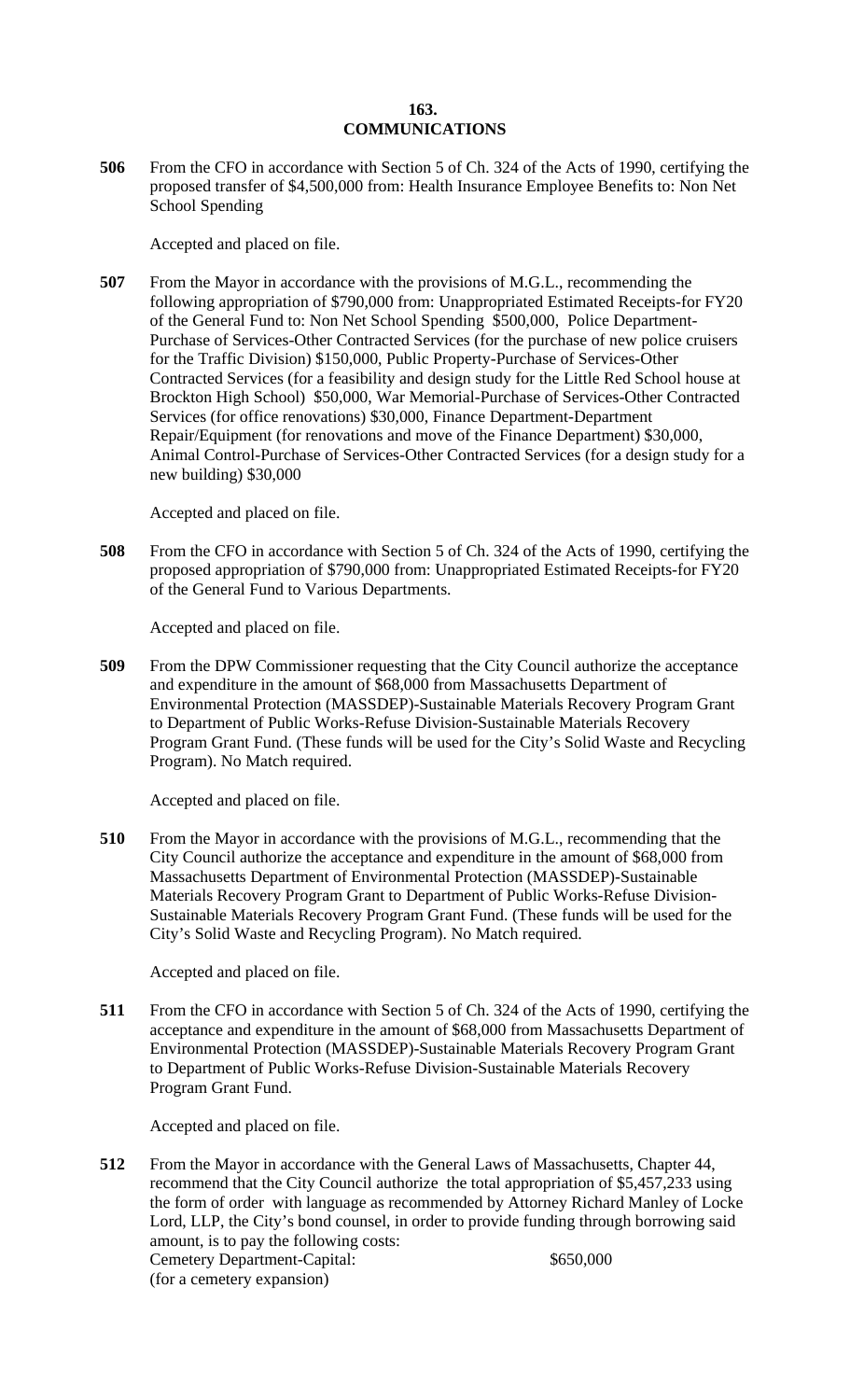# **164. COMMUNICATIONS (cont'd)**

|     | Fire Department-Capital                                                                         | \$1,260,000 |
|-----|-------------------------------------------------------------------------------------------------|-------------|
|     | (for 2 fire pumper trucks)                                                                      |             |
|     | <b>Information Technology-Capital</b>                                                           | \$448,000   |
|     | (for Information Technology software, computer equipment, radio dispatch, microwave<br>and GIS) |             |
|     | Department of Public Works-Water Division-Capital                                               | \$1,126,233 |
|     | (for US Filter CPL Treatment Plant, Water Main Replacement Program)                             |             |
|     | Parks & Recreation-Capital                                                                      | \$1,973,000 |
|     | (for various capital items)                                                                     |             |
|     | Accepted and placed on file.                                                                    |             |
| 513 | From the CFO in accordance with Section 5 of Ch. 324 of the Acts of 1990, certifying the        |             |
|     | proposed appropriation of and borrowing authorization for \$5,457,233, to provide               |             |
|     | funding to pay the following costs:                                                             |             |
|     | <b>Cemetery Department-Capital:</b>                                                             | \$650,000   |
|     | (for a cemetery expansion)                                                                      |             |
|     | Fire Department-Capital                                                                         | \$1,260,000 |
|     | (for 2 fire pumper trucks)                                                                      |             |
|     | <b>Information Technology-Capital</b>                                                           | \$448,000   |
|     | (for Information Technology software, computer equipment, radio dispatch, microwave             |             |
|     | and GIS)                                                                                        |             |
|     | Department of Public Works-Water Division-Capital                                               | \$1,126,233 |
|     | (for US Filter CPL Treatment Plant, Water Main Replacement Program)                             |             |

Accepted and placed on file.

(for various capital items)

**514** From the Acting Chief of the Police Department requesting authorization to accept and expend additional sub-recipient grant award in the amount of \$13,380.64 from Plymouth County District Attorney's Office-FY17 Violent Gang and Gun Crime Reduction Program (Project Safe Neighborhood) Grant to Brockton Police Department-FY17 Violent Gang and Gun Crime Reduction Program (Project Safe Neighborhood) Grant Fund. (These sub-recipient grant funds will pay for overtime incurred by detectives of the Brockton Police Department conducting night light rides with Parole, Adult Probation, and Juvenile Probation Officers. These funds will also be used for overtime incurred when detectives and/or officers of the BPD conduct hot spot patrols and other activity required by the Plymouth County DA's office). There is no match required.

Parks & Recreation-Capital \$1,973,000

Accepted and placed on file.

**515** From the Mayor in accordance with M.G.L., Ch. 44, recommending that the City Council authorize the acceptance and expenditure of additional sub-recipient grant award in the amount of \$13,380.64 from Plymouth County District Attorney's Office-FY17 Violent Gang and Gun Crime Reduction Program (Project Safe Neighborhood) Grant to Brockton Police Department-FY17 Violent Gang and Gun Crime Reduction Program (Project Safe Neighborhood) Grant Fund. (These sub-recipient grant funds will pay for overtime incurred by detectives of the Brockton Police Department conducting night light rides with Parole, Adult Probation, and Juvenile Probation Officers. These funds will also be used for overtime incurred when detectives and/or officers of the BPD conduct hot spot patrols and other activity required by the Plymouth County DA's office). There is no match required.

Accepted and placed on file.

**516** From the CFO in accordance with Section 5 of Ch. 324 of the Acts of 1990, certifying the acceptance and expenditure of additional sub-recipient grant award in the amount of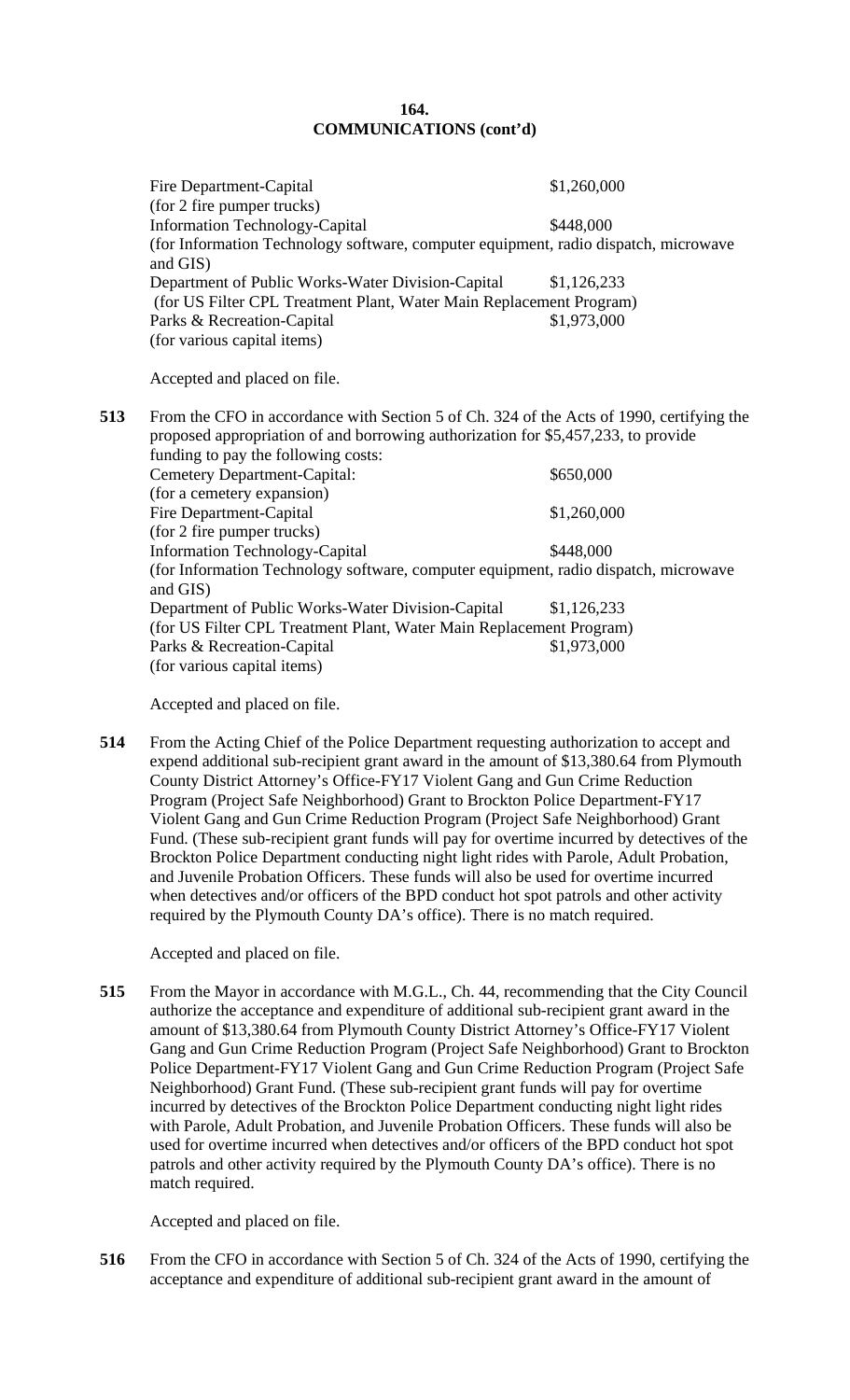## **165. COMMUNICATIONS (cont'd)**

\$13,380.64 from Plymouth County District Attorney's Office-FY17 Violent Gang and Gun Crime Reduction Program (Project Safe Neighborhood) Grant to Brockton Police Department-FY17 Violent Gang and Gun Crime Reduction Program (Project Safe Neighborhood) Grant Fund.

Accepted and placed on file.

**517** From the Mayor's Office Director of Social Services requesting that the City Council authorize the appropriation of the state legislative earmark in the amount of to \$50,000 from Department of Public Health's Bureau of Substance Addiction Services-Legislative Earmark Funding to Mayors Office- Legislative Earmark Funding Fund. (These funds will be used for the Champion Plan). Since February 2016 the Champion Plan has helped 795 individuals and made 1285 placements into treatment providing follow up services. No match required.

Accepted and placed on file.

- **518** From the Mayor in accordance with M.G.L., Ch. 44, recommending that the City Council authorize the appropriation of the state legislative earmark in the amount of to \$50,000 from Department of Public Health's Bureau of Substance Addiction Services-Legislative Earmark Funding to Mayors Office- Legislative Earmark Funding Fund. (These funds will be used for the Champion Plan). Since February 2016 the Champion Plan has helped 795 individuals and made 1285 placements into treatment providing follow up services. No match required. Accepted and placed on file.
- **519** From the CFO in accordance with Section 5 of Ch. 324 of the Acts of 1990, certifying the appropriation of the state legislative earmark in the amount of to \$50,000 from Department of Public Health's Bureau of Substance Addiction Services-Legislative Earmark Funding to Mayors Office- Legislative Earmark Funding Fund.

Accepted and placed on file.

**520** From the DPW Commissioner requesting that the City Council authorize the acceptance and expenditure in the amount of \$5,000 from Massachusetts Department of Environmental Protection (MASSDEP)-Massachusetts Electric Vehicle Incentive Program (MASSEVIP) Grant to Department of Public Works-Massachusetts Electric Vehicle Incentive Program (MASSEVIP) Grant Fund. ( These funds will be used to purchase 1 Battery Electric Vehicle).

Accepted and placed on file.

**521** From the Mayor in accordance with the General Laws of Massachusetts, Chapter 44, recommending that the City Council authorize the acceptance and expenditure in the amount of \$5,000 from Massachusetts Department of Environmental Protection (MASSDEP)-Massachusetts Electric Vehicle Incentive Program (MASSEVIP) Grant to Department of Public Works-Massachusetts Electric Vehicle Incentive Program (MASSEVIP) Grant Fund. ( These funds will be used to purchase 1 Battery Electric Vehicle).

Accepted and placed on file.

**522** From the CFO in accordance with Section 5 of Ch. 324 of the Acts of 1990, certifying the acceptance and expenditure in the amount of \$5,000 from Massachusetts Department of Environmental Protection (MASSDEP)-Massachusetts Electric Vehicle Incentive Program (MASSEVIP) Grant to Department of Public Works-Massachusetts Electric Vehicle Incentive Program (MASSEVIP) Grant Fund.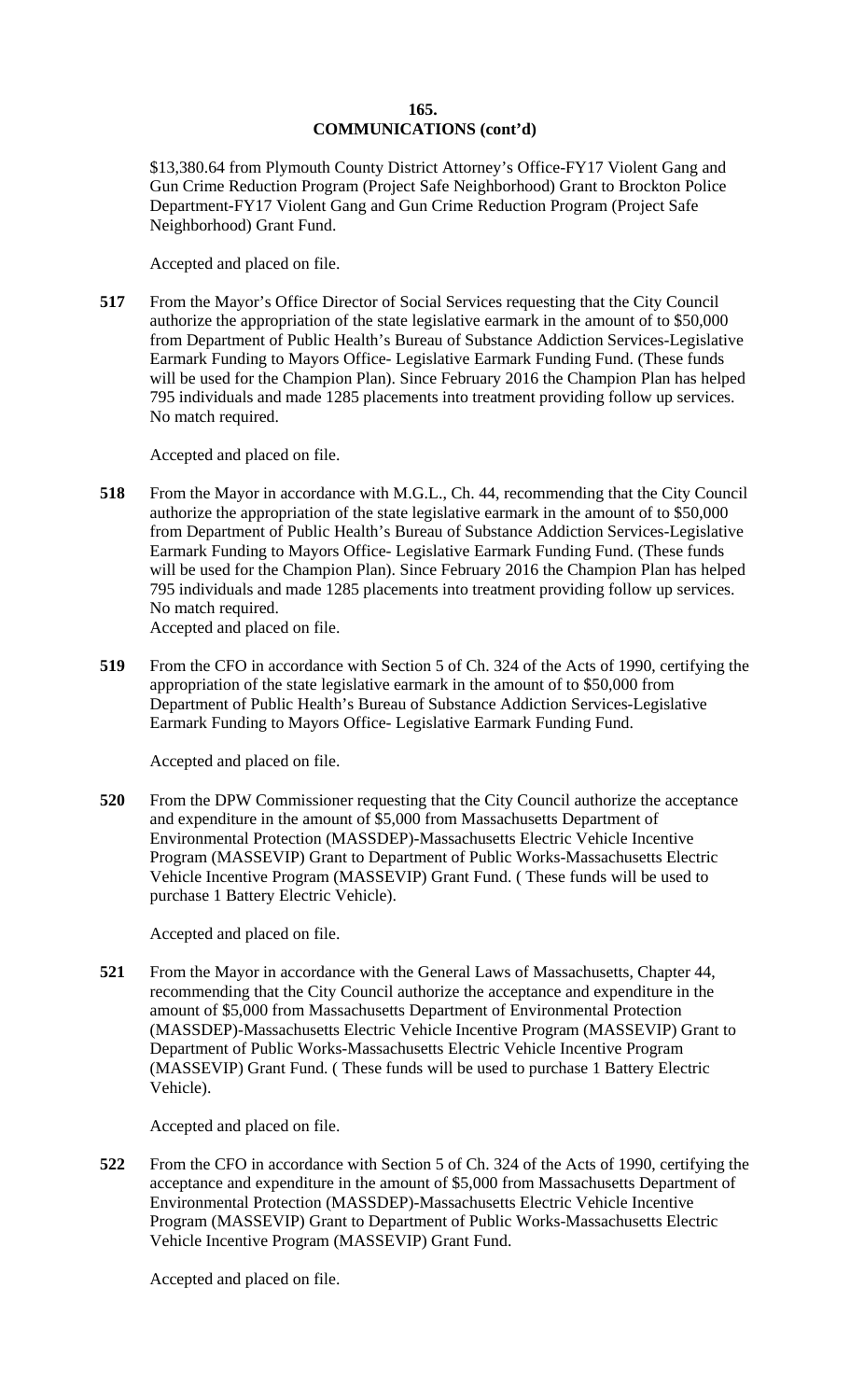**534** From the Mayor appointing Ralph Cirelli effective November 7, 2019, as Interim Commissioner of Buildings and Public Properties for a period of 60 days for the City of Brockton pursuant to M.G.L., Ch. 41, Section 61A.

Accepted and placed on file.

**469** Ordered: that sum of \$4,900,000 is appropriated to pay costs of sewer system rehabilitation work, including, but not limited to, projects designed to address sources of exfiltration, infiltration and inflow, and sections of undersized pipe, and for the payment of all costs incidental and related thereto, and that to meet this appropriation, the Treasurer with the approval of the Mayor, is authorized to borrow said amount under and pursuant to M.G.L. c.44, §§7 and 8, or pursuant to any other enabling authority, and to issue bonds or notes of the City therefor. (FAVORABLE) (IN CITY COUNCIL, OCTOBER 28, 2019, PASSED TO A THIRD READING BY HAND VOTE)

Adopted by a roll call vote taken by "yeas" and "nays"; ten members present and all voting in the affirmative. . Councillor Monahan absent.

**443** Order: An Order to delete Section 2-141 Wage and Personnel Board in its entirety. (FAVORABLE) (IN CITY COUNCIL, OCTOBER 28, 2019, PASSED TO A THIRD READING BY HAND VOTE)

Adopted by a roll call vote taken by "yeas" and "nays"; ten members present with nine voting in the affirmative. Councillor McGarry voting in the negative. Councillor Monahan absent.

**431** Ordinance: An Ordinance Amending the Revised Ordinances of the City of Brockton, Chapter 23-Water, Sewer and Sewage Disposal, Article III-Sewer and Sewerage Disposal to add reference to Best Management Practices and also to amend sections 23-38 through 23-92.(FAVORABLE) (IN CITY COUNCIL, OCTOBER 28, 2019, PASSED TO A THIRD READING BY HAND VOTE)

Ordained by a roll call vote taken by "yeas" and "nays"; ten members present and all voting in the affirmative. . Councillor Monahan absent.

**173** Ordered: The City of Brockton grants to 28 Petronelli LLC an easement over Petronelli Way (formerly Ward Street) to maintain the existing balconies, so long as the balconies exist, on the premises known as 28 Petronelli Way, Brockton, MA. And further that the City Council authorizes the Mayor to execute the "Grant of Easement and Agreement" and to take other actions as necessary to carry out the terms, purposes and conditions of the same. (FAVORABLE)

Adopted by a roll call vote taken by "yeas" and "nays"; ten members present and all voting in the affirmative. Councillor Monahan absent.

**379** Ordered: that the Mayor and/or Real Estate Custodian be authorized to accept on behalf of the City of Brockton a parcel of land containing approximately 1.4121 acres, located at and known as Plot 3, 0 Bridge Street, more particularly described as Parcel Identification Number : 128-337. (FAVORABLE)

Adopted by a roll call vote taken by "yeas" and "nays"; ten members present and all voting in the affirmative. Councillor Monahan absent.

**442** Ordered: the lifting of restriction of Parcel ID 096-121, which is the lot next to 16 Battles Street, owner Valentino R. Gomes. (FAVORABLE AS AMENDED)

Councillor Nicastro states that she serves as chair of Real Estate and at the meeting at the end of October this was approved by a vote of 4 to 1, and she was the dissenting voter and she will be a dissenting voter tonight. She wanted to point out that the Abutter's Lot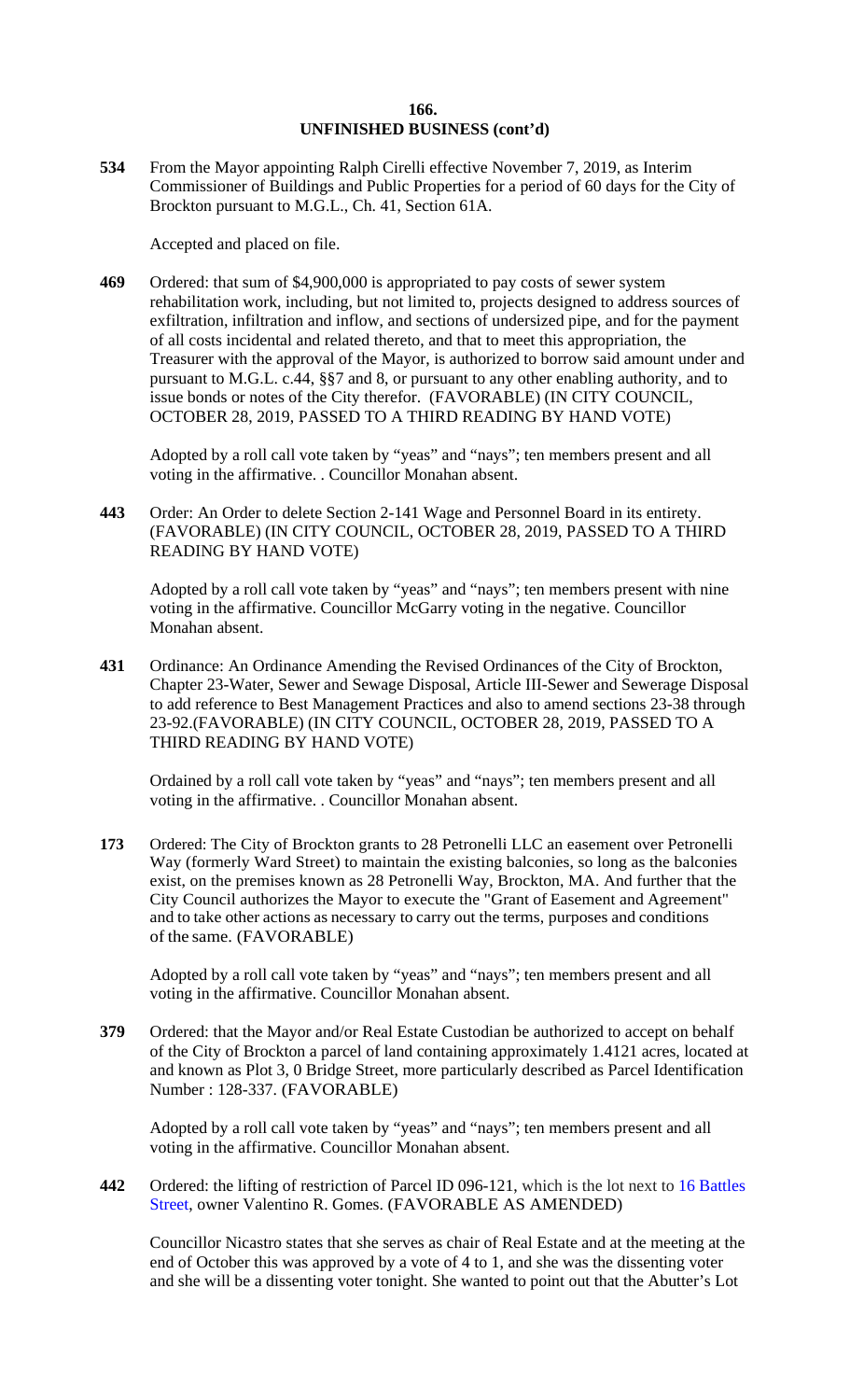Program was passed by the City Council in July of 1998 to provide abutting land owners with the first opportunity to acquire an abutting parcel that the city acquired by tax title.

The purpose of this was to reclaim vacant lots to beautify ones space and to make the city neighborhoods healthier and happier places to live. At that time, the state delegation and some of the City Councillors were very concerned with density and the increasing density of houses. So they created this program. This property was one of the first properties to go into this program. She supports leaving it in the Abutter's Lot Program. Her comments are not personal and we have to live with the consequences of what we do and she believes in the integrity of this program. It is a great idea. It should continue. To lift this restriction kind of guts the program and we're going to have the floodgates open with everyone else trying to take their property out of the Abutter's Lot Program. There was a mistake made, as is often the case in Brockton. There was no enforcement. The Abutter's Lot Program requires that someone who obtains a lot through the program, has to incorporate it into their deed, so that the property they acquire becomes part of a single parcel. Since she has come onto the council, they see repeatedly where that has not happened. Homeowners are not doing it and unfortunately there is no enforcement by the City of Brockton. It's too bad, because this lot should've been incorporated into the existing lot of the person who owns it and that would've been the end of this. So she is speaking out and hoping that this lifting of the restriction will fail.

Councillor Asack stated that the lot is in Ward 7 and she wanted to remind everyone that this lot has been before the numerous times in request to lift the restriction. They have researched it and worked with the Law Department and the Assessors Office and when, now Mayor Rodrigues was Councillor Rodrigues, and he was Chair of the Real Estate Committee, they voted to lift the restriction and he actually gave the person a dollar amount for the purchase. She has served on the Real Estate Committee now for numerous years and this lot was not part of the Abutter's Program, the program is a 3,000 square feet requirement. This lot is over 5,000 square feet. They tried to find out why a restriction was placed on it. They weren't able to get any information on it. She has worked with the Clerk's Office and the Law Office. It's just a large size lot to keep empty. The owner has worked with them in trying to have this restriction lifted. She hopes her colleagues will support this. To leave this lot empty just doesn't make any sense. The owner lives next door to it and he is looking to beautify it. He keeps it clean and keeps it in order. They have researched it and found no reason for the restriction. Councillor Charlie Logan put the order in, but he isn't around to ask why. It is up to her colleagues as to how they vote, but they need the correct information. It was not part of the Abutter's Lot Program.

Councillor –At-Large McGarry stated that he was on the Council in 1998. The conversation did trigger some memories, through the council to the Chair to the Councillor of Ward 4. At that time, the issue was on lot sizes and 5,000 square feet were grandfathered at that time. Those that were not a part of a property or being held by a family and were being built on and developers were going around trying to find any 5,000 square foot lot that was grandfathered to build on, we were trying to adhere to the newer zoning changes if a lot size at that time and to beautify and keep some green space, because anyone at that time was trying to build anything that they could on any size lot that was in the legal limit. If it was done by Councillor Logan back at that time, he's sure he had great reasons to put that property in. He was always on top of that. He was always involved with the D.W. Field Projects and was very conservation conscious and very involved in those different issues. He wanted to provide a little historical background as to what was going on around 1998 and what the thought of the council was. They were trying to protect green space in the city.

Councillor Farwell stated that this has been before us before and in 2002 our colleagues made an informed decision to sell this lot for \$3,400 with a deed restriction. The owner who took possession of that land did so willingly and agreed to the deed restriction, was very happy to pay the taxes all these years on a mere \$3,400 valuation on the land, but now wants them to release the deed restriction, because he dare says that a house lot in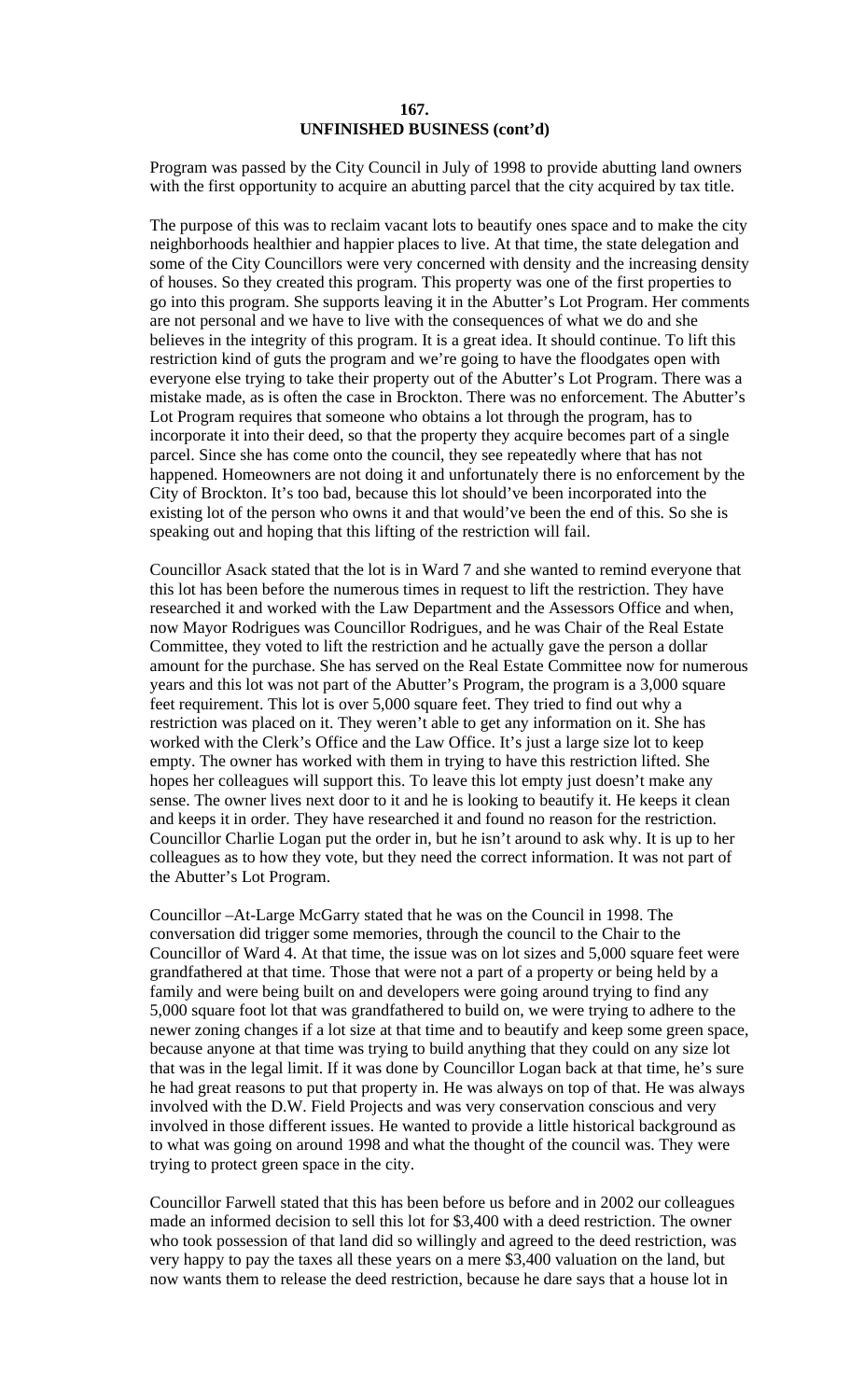Brockton is worth anywhere from \$80,000 to \$100,000, so they will have sold him a piece of property which he now wants to convert over to a buildable lot and make a substantial profit. He hasn't read and he has absolutely no evidence that the council back in 2002 did the wrong thing. It seems to him that them as councilors, should honor the work and the decisions made by prior councils, unless there is some overwhelming public reason why they shouldn't do so. This to him, and he is going to call it the way he sees it is pure favoritism. Think of the people who might've purchased that lot if they thought it was going to be buildable, but instead they put a deed restriction on it. He understands that there have been meetings with the Law Department and he has spoken with the solicitor and the councilor is not a lawyer but the solicitor is concerned about unjust enrichment. That if you put restrictions on a lot that negated those people that might've bid on that lot and all of the other people that have purchased lots from the city who have a deed restriction, they want the same benefit. They would like to come forward perhaps and have those restrictions lifted. So, he does not see how this benefits the city. He is willing to pay, he thinks the figure is \$22,000, is that the going price for negating the work of a prior council? Is that what they're all about? He ran on no favoritism and he's not about to vote tonight to turn around and let a gentleman who bought a lot for \$3,400 and we lift the restriction and he might turn around and sell it for \$100,000. He's just not going to do it.

Councillor Sullivan questioned the members of the Real Estate Committee, if Attorney Nessralla provide any documents or participate in that hearing?

Councillor Asack stated that he had. He sent a communication and a letter to the chair, but he wasn't present at the meeting. She understands how everyone feels, but this is by no means favoritism on her behalf. She does not know the person that wants to purchase it just that he is a constituent of her ward. With all due respect, she respects the current councillors and past councilors, but she believes it is their job to do their research and do what's right. To her, to have a lot this size right off of N. Main St., it's not in a neighborhood, she doesn't know how long it is going to stay empty for. Her decision is made after much research, talking to different department heads, she is voting for this. Every councilor has to make their own decision and no disrespect to Councillor Charlie Logan that has passed. Maybe as councilors this will teach us when we make decisions or put restrictions, we should make sure it is well explained why we did it.

Councillor Eaniri stated that he sits as a member of the Real Estate Committee and he wasn't involved last year, because he wasn't on the committee, but this year he is. When they met with the gentleman and his Attorney Jake Creedon, they discussed the situation at hand and he heard information coming to the councilor from Ward 7, he does not find a problem with this. He takes a little offense hearing now that they are showing favoritism. It seems like if we're not showing favoritism, then it's said we're working deals behind closed doors. He was accused of doing that some time ago form a couple of councilors. That doesn't help us when I think we are trying to do something in the best interest of the city. He understands things happen and in the future things might come back and bite him, and they will say it happened 17 years ago in Ward 3 and it did when he was councilor. But now we're talking about something different where the gentleman wants to purchase this property and build a home for his family and Councillor Asack can verify that. He doesn't believe that the gentleman is out to make a buck. He is trying to take care of his family. With that being said, he is going to support it and he believes he is doing what is in the best interest for the people of the city. Keep in mind there are grandfathered lots such as one on Wyoming Ave. that has no backyard or front yard and there's a house on it. That is what happened 30 or 40 years ago they let this happen, now we're looking at this. The committee was working in the best of the city.

Councillor Lally stated that he is a member of the Real Estate Committee and he will be voting for this. He doesn't think any of the committee knew Mr. Gomes before this case started. It wasn't a case of, oh we know you, so we'll help you. It was a case of a prior council making a decision and this council having its own decision to make. Do we stick with that decision or do we overturn it. We have the ability to overturn it. It isn't a slap in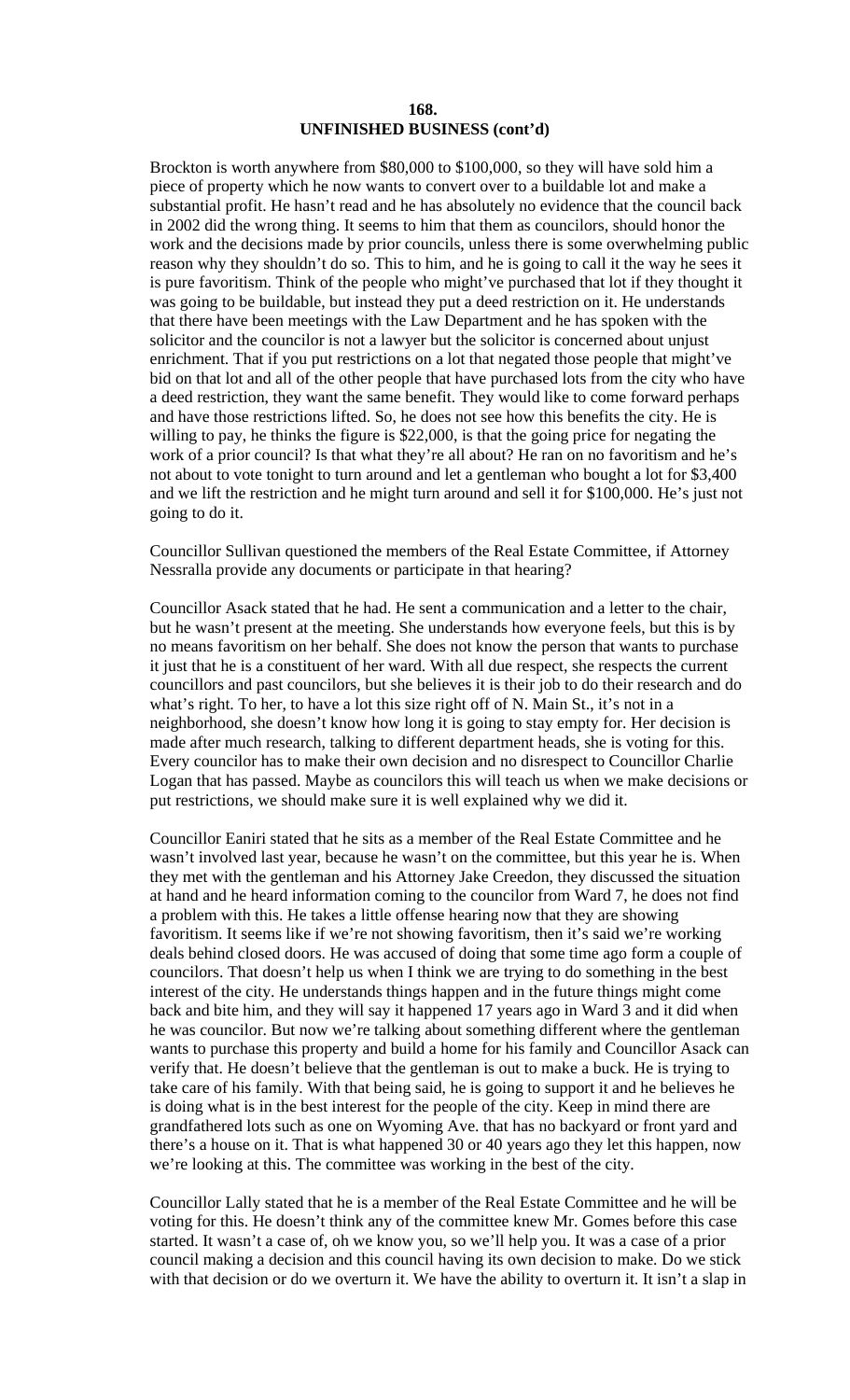the face to past council, if they do something as this body, this legislative council. Times change, things evolve. If you tell him that things this council has done is locked in forever and ever, well he's 22 and he would have nothing to look forward to. In all seriousness, this is a very large space, not something that you would typically find in the Abutter's Lot Program. These are problems that re throughout the city and as Ward 4 councillor has said that we should not have. They were supposed to be merged, but they were not .As Councillor Eaniri stated, he is doing this for his family. He didn't fly in here from the middle of nowhere to profiteer one moment here and gone the next. He thinks it has merit. If they need to revisit these lots then they can on a case by case basis or in general, that might be something that they have to do. It's not something as a body that they can shy away from. Just as the past council who created it, it is their responsibility.

Councillor Nicastro stated that the day of the Real Estate meeting Solicitor Nessralla and John O'Donnell did not support this. Our ordinance section 2-302 which sets forth the Abutter's Lot Program, says in A. regulations for the program shall be promulgated and periodically published and rules and regulations shall be approved by the Mayor and City Council . At this time all we have is this ordinance. Maybe it's time for the council to make some rules and regulations to lay out parameters or reasons that are serious enough to consider lifting the lot restrictions.

Councillor Farwell we're here to do what is best for the City of Brockton. For those there that support this, explain to him how selling a piece of property to someone for \$3,400 and then taking the deed restriction off of the property making it worth \$80,00 to \$100,000 benefits the public. And all of this talk about he wants to do something for his family, is there any restriction that it has to be maintained or owned by this person or could he put it up for sale? There's nothing preventing this gentleman from selling this property as a buildable lot if you lift the restriction. So where is the public benefit? Where are we protecting the interest of taxpayers? We sold it for \$3,400, now we're going to make it worth \$100,000 or \$80,000 and that's a good deal for the people who live here. Because it was their property when we sold it. It wasn't the City Council's property, it wasn't the Mayor's property. It was owned by the City of Brockton and the people who live here. So forgive him for being a little passionate, but he can see a deal when he has it right in front of him.

Councillor Asack stated that she doesn't want to go on and on about this, because, once again, this has been going on for two years, but right now for tax revenues for the City of Brockton, it is not bringing much tax revenue. If the restriction is lifted and he pays the difference in the taxes over all these years, which is a figure that came from the Assessor's Office, he will be able to put a multifamily and it will bring in more tax revenue to the City of Brockton. Maybe that's how he's giving back to the City of Brockton. Going back to the Assessor and Solicitor not being in favor, is because we have the situation throughout the city and it will cause other property owners to ask that the restriction be lifted. Because of our fears to deal with the situation, shouldn't be a reason to penalize the property owner. He owns the property next door to the lot and maintains it. Whichever way it goes, she has no problem supporting it, because she has done her homework and research.

Councillor Sullivan, as a point of information, some of the council members have been there awhile, and Jim D'Ambrose, former City Solicitor, and Philip Nessralla, current Solicitor as well as Mark Gildea, former legal counsel for the city and former Councillor Paul Studenski had an issue with this same situation; someone getting the deed restriction lifted and then flipping the property. It had been discussed. That being said, does anyone who is not on the Real Estate Committee, need the amendment read?

The amendment is read. The amendment passed by a hand vote.

Adopted, as amended, by a roll call vote taken by "yeas" and "nays"; ten members present with five voting in the affirmative. Councillors Farwell, McGarry,Nicastro and Sullivan voting in the negative. Councillors Cruise and Monahan absent.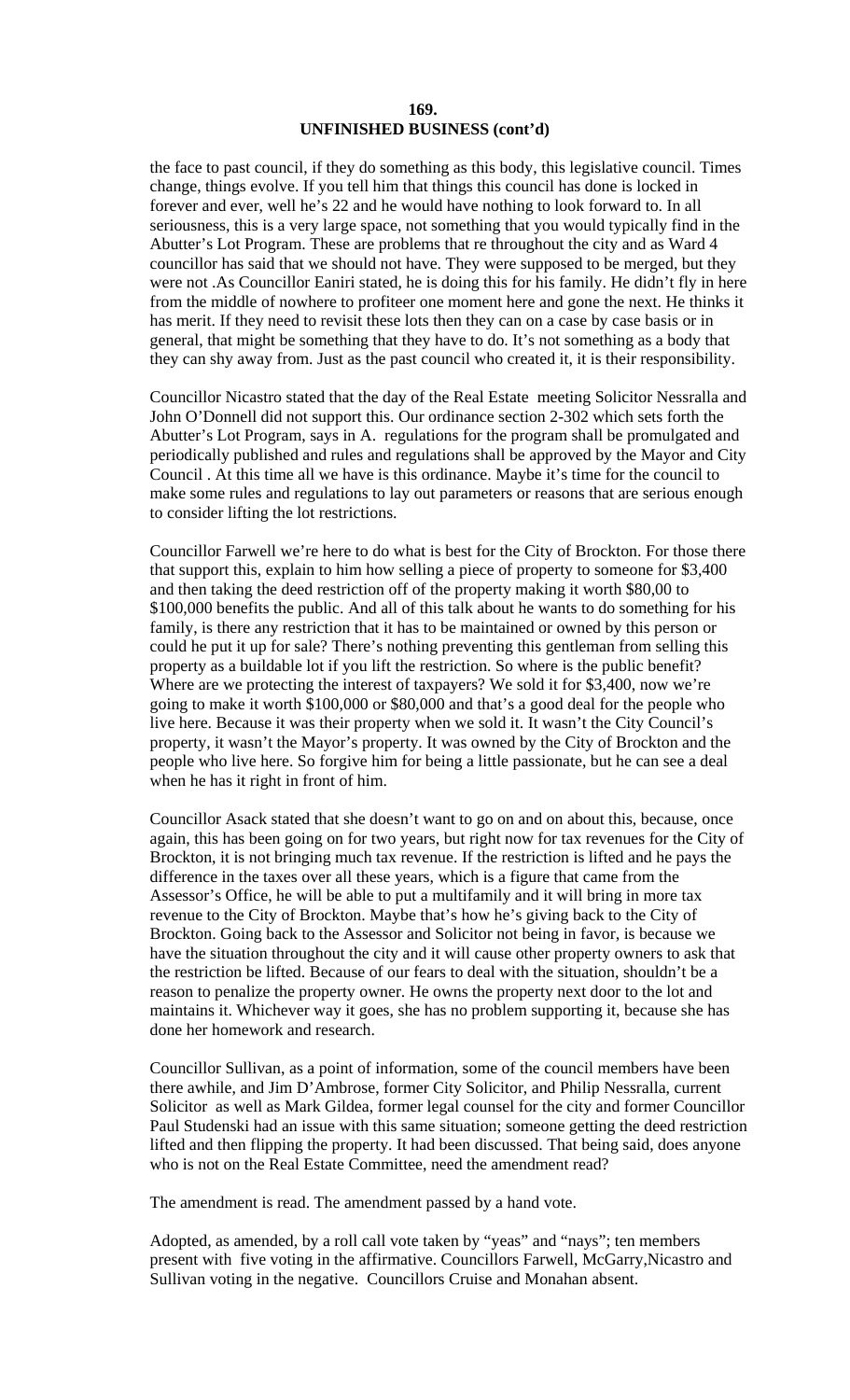# **170. ORDERS**

**523** Ordered: That the Brockton City Council, acting on behalf of the City of Brockton, does hereby grant a perpetual right and easement to Massachusetts Electric Company, for consideration of One Dollar (\$1.00) to construct, reconstruct, repair, replace, add to, maintain and operate for the transmission of high and low voltage electric current and for the transmission of

intelligence, an "Underground Electric Distribution System" located in, through, under, over, across and upon a parcel of land situated on the northerly side of Lincoln Street and southerly side of Church Street being designated as Lot 51 on the City of Brockton's Tax Assessors Plat 110.

Referred to Finance

**524** Ordered: That the Mayor and/or Treasurer/Collector be authorized to execute any and all documents necessary to convey the property consisting of 2,009 square feet, located and known as Plot 16-3, 0 Centre Street, Parcel ID: 152-022 to Gregory Jameau, 65 Manchester Street, Brockton MA 02301 for the purchase price of One Thousand Dollars (\$1,000.00). Said property to be sold under the Abutter Lot Program and to be sold with a permanent non-buildable restriction. Said property shall also merge with abutting lot of the purchaser.

Referred to Real Estate

**525** Ordered: Acceptance and expenditure in the amount of \$270,000 From: U.S. Department of Justice-Office of Justice Programs-Office for Victims of Crime-FY2019 Law Enforcement-Based Victim Specialist Program Grant To: City of Brockton Police Department-FY2019 Law Enforcement-Based Victim Specialist Program Grant Fund.

Referred to Finance

**526** Ordered: Appropriation of \$2,258,845 From: Unappropriated Estimated Receipts-For FY20 of the General Fund (Increase in Chapter 70 Aid) To: Net School Spending, and Further Appropriate \$1,178,496 From: Net School Spending To: Non Net School Spending

Referred to Finance

**527** Ordered: Transfer of \$4,500,000 From: Health Insurance Employee Benefits To: Non Net School Spending

Referred to Finance

**528** Ordered: Appropriation of \$790,000 From: Unappropriated Estimated Receipts-for FY20 of the General Fund To: Various Departments

Referred to Finance

**529** Ordered: Acceptance and expenditure in the amount of \$68,000 From: Massachusetts Department of Environmental Protection (MASSDEP)-Sustainable Materials Recovery Program Grant To: Department of Public Works-Refuse Division-Sustainable Materials Recovery Program Grant Fund.

Referred to Finance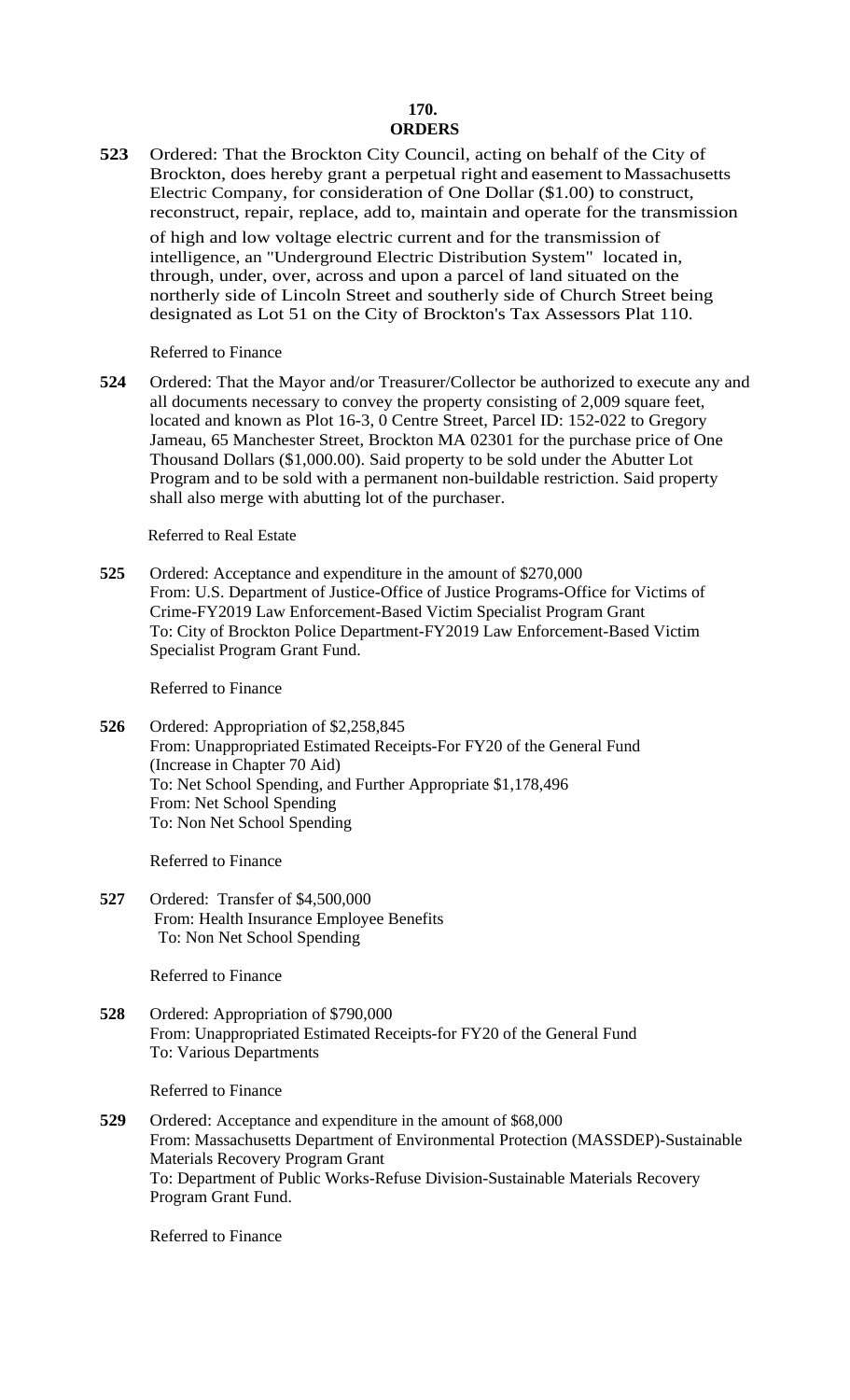# **171. ORDERS (cont'd)**

**530** Ordered: Acceptance and expenditure of additional sub-recipient grant award in the amount of \$13,380.64 from Plymouth County District Attorney's Office-FY17 Violent Gang and Gun Crime Reduction Program (Project Safe Neighborhood) Grant To: Brockton Police Department-FY17 Violent Gang and Gun Crime Reduction Program (Project Safe Neighborhood) Grant Fund.

Referred to Finance

**531** Ordered: Appropriation of the state legislative earmark in the amount of to \$50,000 From: Department of Public Health's Bureau of Substance Addiction Services-Legislative Earmark Funding To: Mayors Office- Legislative Earmark Funding Fund.

Referred to Finance

Councillor Farwell questioned item **#530**, should it be FY2017?

The Council President stated that the communications stated 2017 and they will address this in Finance Committee.

**532** Ordered: that sum of \$5,457,233 is appropriated to pay various capital costs as set forth, including the payment of all costs incidental and related thereto: to Cemetery Department-\$650,000, Fire Department-\$1,260,000, Information Technology Total- \$448,000, Water Department Total-\$1,126,233 and Parks and Recreation Total-\$1,973,000

Referred to Finance

**533** Ordered: Acceptance and expenditure in the amount of \$5,000 From: Massachusetts Department of Environmental Protection (MASSDEP)- Massachusetts Electric Vehicle Incentive Program (MASSEVIP) Grant To: Department of Public Works-Massachusetts Electric Vehicle Incentive Program (MASSEVIP) Grant Fund.

Referred to Finance

### **LATE FILES**

Councillor Eaniri motioned to accept 2 late files and act on them tonight and was properly seconded. The motion carried by a hand vote.

**535** From the Mayor in accordance with the provision of M.G.L., recommending that the City Council rescind the following appropriation if \$150,000 that was in City Council and approved on July 22, 2019, From Available Funds-Free Cash To School Department \$150,000 (in order to fund a complete feasibility study for the Huntington Therapeutic Day School).The purpose of rescinding the order is due to guidelines set by the Department of Revenue. He asks that it be taken under suspension of the rules, so the appropriation can be approved before setting the tax rate.

Accepted and placed on file.

**536** From the CFO in accordance with Section 5 of Ch. 324 of the Acts of 1990, certifying the rescinding proposed appropriation of \$150,000 From Available Funds-Free Cash To School Department \$150,000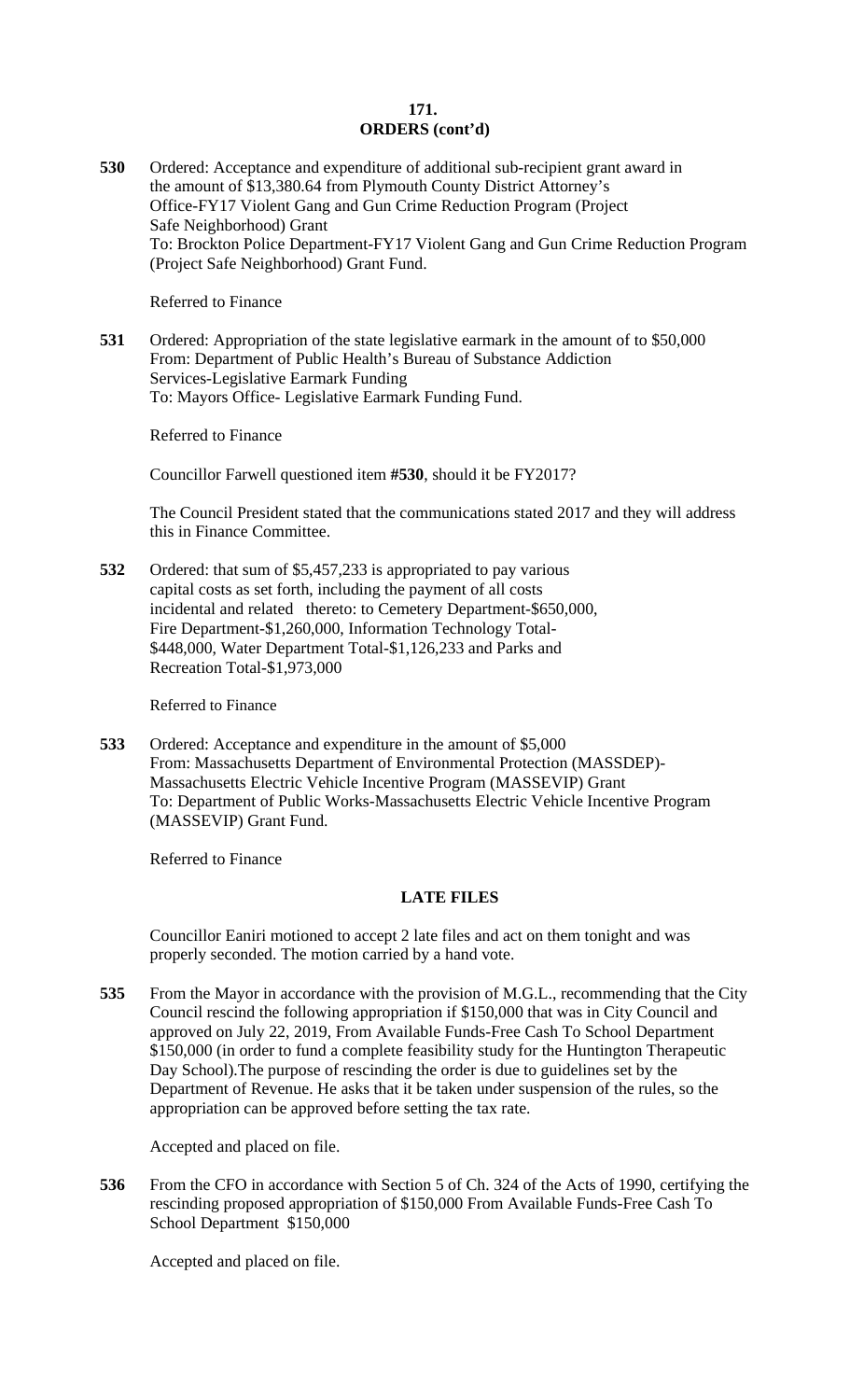### **172. LATE FILES (cont'd)**

- **537** Ordered: That the City Council rescind the following appropriation if \$150,000 that was in City Council and approved on July 22, 2019, From: Available Funds-Free Cash To: School Department \$150,000
- **538** From the Mayor in accordance with the M.G.L., Ch. 44, recommending the following appropriation of \$150,000 from: Unappropriated Estimated Receipts-for FY20 of the General Fund to School Department (in order to fund a complete feasibility study for the Huntington Therapeutic Day School).

Accepted and placed on file.

**539** From the CFO in accordance with Section 5 of Ch. 324 of the Acts of 1990, certifying the proposed appropriation of \$150,000 from Unappropriated Estimated Receipts-for FY20 of the General Fund to School Department

Accepted and placed on file.

**540** Ordered: Appropriation of \$150,000 From: Unappropriated Estimated Receipts-for FY20 of the General Fund To: School Department

Councillor Eaniri motioned to act on item **# 540** tonight and was properly seconded. The motion carried by a hand vote.

Councillor Cruise questioned if those were 2 orders?

The Council President stated that the first order was a rescission and the second was an appropriation.

The Clerk to the Council explained that the money that they wanted to take from one fund should have been a different fund, so they want to rescind the order and take it from another fund. The amount is the same, as well as the purpose.

A roll call vote was needed regarding the Order rescinding the money.

Councillor Cruise asked where the rescission was from, what fund?

The Council President stated that the original Order stated that it was from Free Cash.

Councillor Cruise asked if they were returning it to Free Cash.

The Clerk to the Council stated, yes as they are not going to use it.

Councillor Cruise was confused on this, because in his 14 years as being a councilor they were never asked to rescind and order of an appropriation. They would just leave it there and not use it.

Councillor Farwell stated that the Department of Revenue certifies Free Cash every year. They don't want us to take money out of it, because they're in the process of certifying it. It was a technical error by the CFO to put Free Cash. It should've been Unappropriated Receipts and the only reason he knows that is he happened to engage in a conversation with the Auditor about a range of things and she said that this would be coming before the council. He kind of knew that from prior experience.

Councillor Cruise on the motion, do we really have a need for the rescission, or can they vote to appropriate the funds and get more information from the CFO relative to the rescission? He is not comfortable with something that they have never done in 14 years.